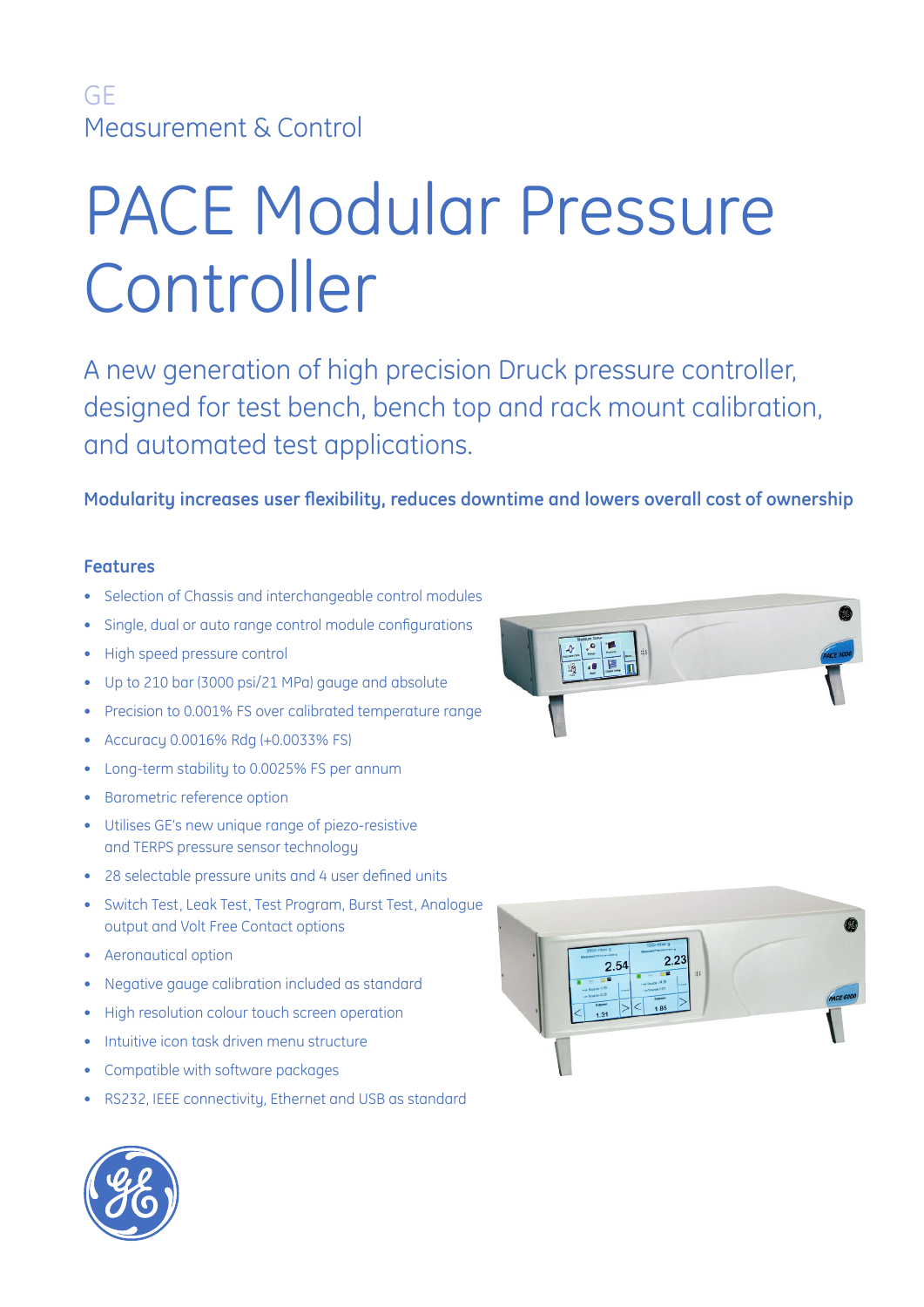# **PACE Modular Pressure Controller**

The new PACE pneumatic modular pressure controller brings together the latest control and measurement technology from GE to offer an elegant, fast, flexible and economical solution to pressure control for automated production, test and calibration.

PACE employs full digital control to provide high control stability and high slew rate, while its digitally characterized pressure sensor offers the quality, stability, higher bandwidth and precision associated with this latest generation of piezo-resistive and TERPS devices.

### **PACE5000 Chassis**



- Single channel pressure controller chassis
- Easy to use colour touch screen display
- Can be used with any interchangeable PACE CM control module as a bench top or rack mounted pressure controller
- Intuitive task driven menu with basic, preset & divide as standard
- Switch test, leak test, burst test, test program, analogue output and voltage free contacts available as optional tasks
- Multi Language any additional language to suit specific requirements can easily be translated  $\&$ downloaded
- RS232, IEEE connectivity, Ethernet and USB as standard
- Interchangeable robust control module that is easily
- installed into a PACE chassis
- Calibration data stored in the control module (only the CM needs to be sent away for re-calibration)
- High speed pressure control
- Wide choice of pressure ranges



### **PACE6000 Chassis**



### **Additional features:**

- Dual channel pressure controller chassis
- With two PACE CM control modules fitted the PACE6000 can be used in single, auto-ranging or simultaneous dual pressure control mode\*
- Aeronautical option enabling full control in aeronautical units
- No module pressure range ratio limit

- Choice of standard, high, premium precision or reference accuracy pressure measurement
	- Barometric reference available to enable pseudo gauge/absolute indication & control
	- Aeronautical version



\* for auto-ranging, both control modules have to be a range below 70 bar/1000 psi or both control modules have to be a range above 70 bar/1000 psi

**PACE CM – High Speed Pressure Control Module**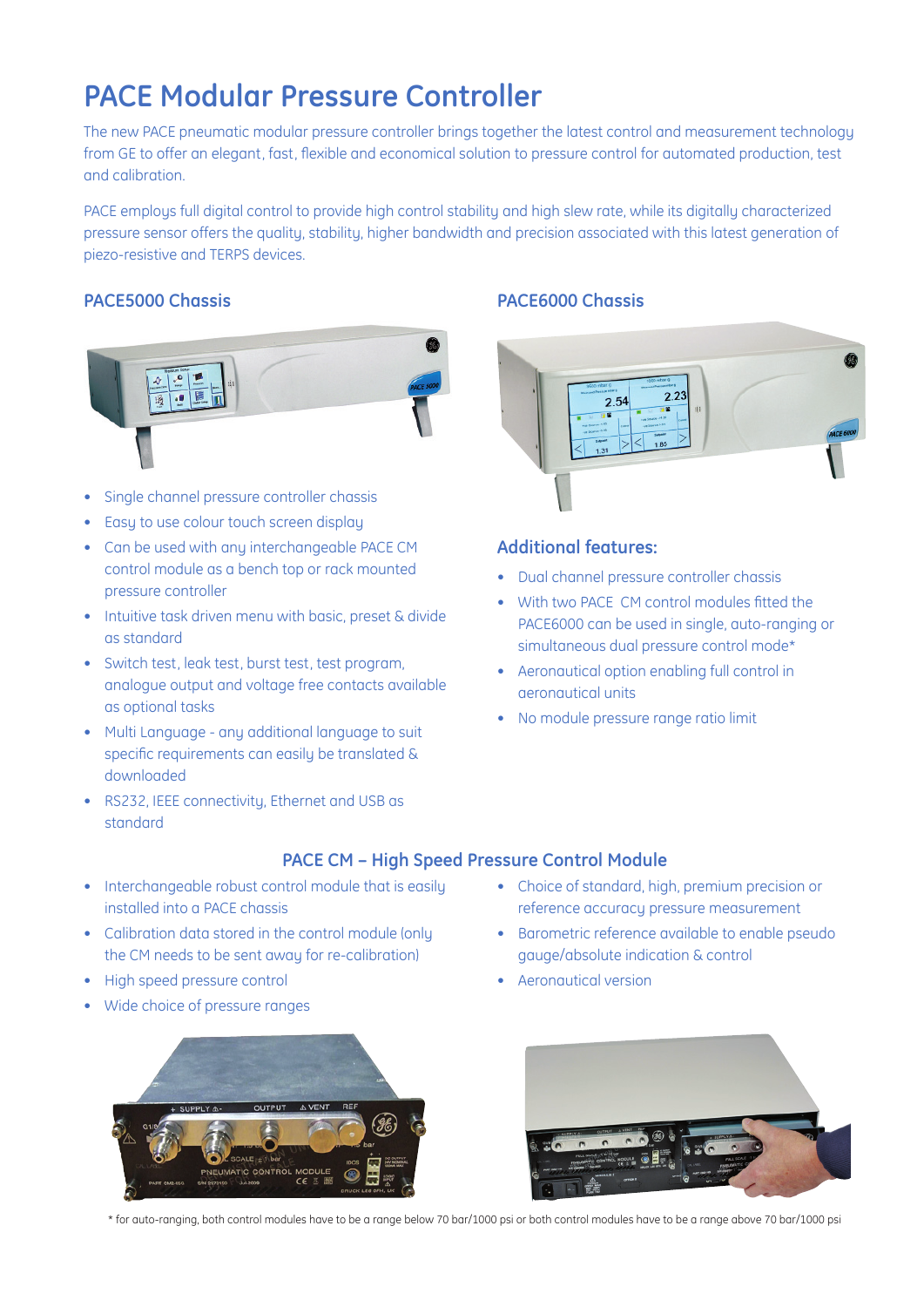## **PACE5000/6000 Options**

### **Switch Test**

Switch Test automates the testing of pressure switch devices. Following the test, the pressure at which contacts open and close and the switch hysteresis is displayed. Switch Test Task can also be set to repeat several times to exercise a switch or capture switch toggle max, min and average values.

### **Leak Test**

Leak Test applies a test pressure(s) to an external system connected to the instrument to determine the magnitude of pressure variations due to leaks. This application sets the test pressure and a dwell time to eliminate potential adiabatic effects at the test pressure and the leak test time period. On completion, the display shows the Start Pressure, End Pressure, Pressure Change and Leak Rate.

#### **Test Program**

The Test Program option provides a facility for creating, storing and executing numerous test procedures within the instrument itself. This is particularly useful for longer, more repetitive and laborious procedures requiring manual inputs for rapid prototyping, manufacturing and life cycle testing. Test Programs can also be transferred to a PC using a mass storage device for further editing, and copied back from the mass storage device to the instrument.

### **Burst Test**

Burst Test is an application for the PACE Series designed primarily for the testing of pressure rupture discs. The burst test option applies a controlled increase of pressure and accurately measures the exact point at which the device rupture or burst occurs.

### **Volt Free Contacts (VFC)**

Volt Free Contacts enable control of peripheral devices such as vacuum pumps, ovens, etc. Each VFC option has three independent volt-free NO/NC relay contacts. A number of conditions can be set within a PACE instrument to trigger a relay toggling its contacts.

### **Analogue Output**

The analogue output can be programmed via the setup menu screen to output a signal proportional to the instrument range selected. This allows the instrument to interface with PC or PLC I/O cards, remote displays, chart recorders or other data logging equipment.

Users can select outputs of 0 to 10 V, 0 to 5 V, -5 to 5 V and 0/4 to 20 mA. Precision with respect to host instrument measured pressure 0.05% FS over the host instrument operating temperature range, variable update rate to 80 readings per second. The option is programmable between minimum and FS pressure for proportional output against pressure.



### **Aeronautical Option (PACE6000 only, to be used with PACE CM2-A control modules)**

Simultaneous control of calibrated airspeed and altitude (when used with two PACE CM2-A control modules) with a "go to ground" function.

Indication and control available in pure aeronautical units: Altitude - feet or meters

Air Speed - knots or km/hour, mph Mach - mach number Rate of climb – feet or meters/minute, second

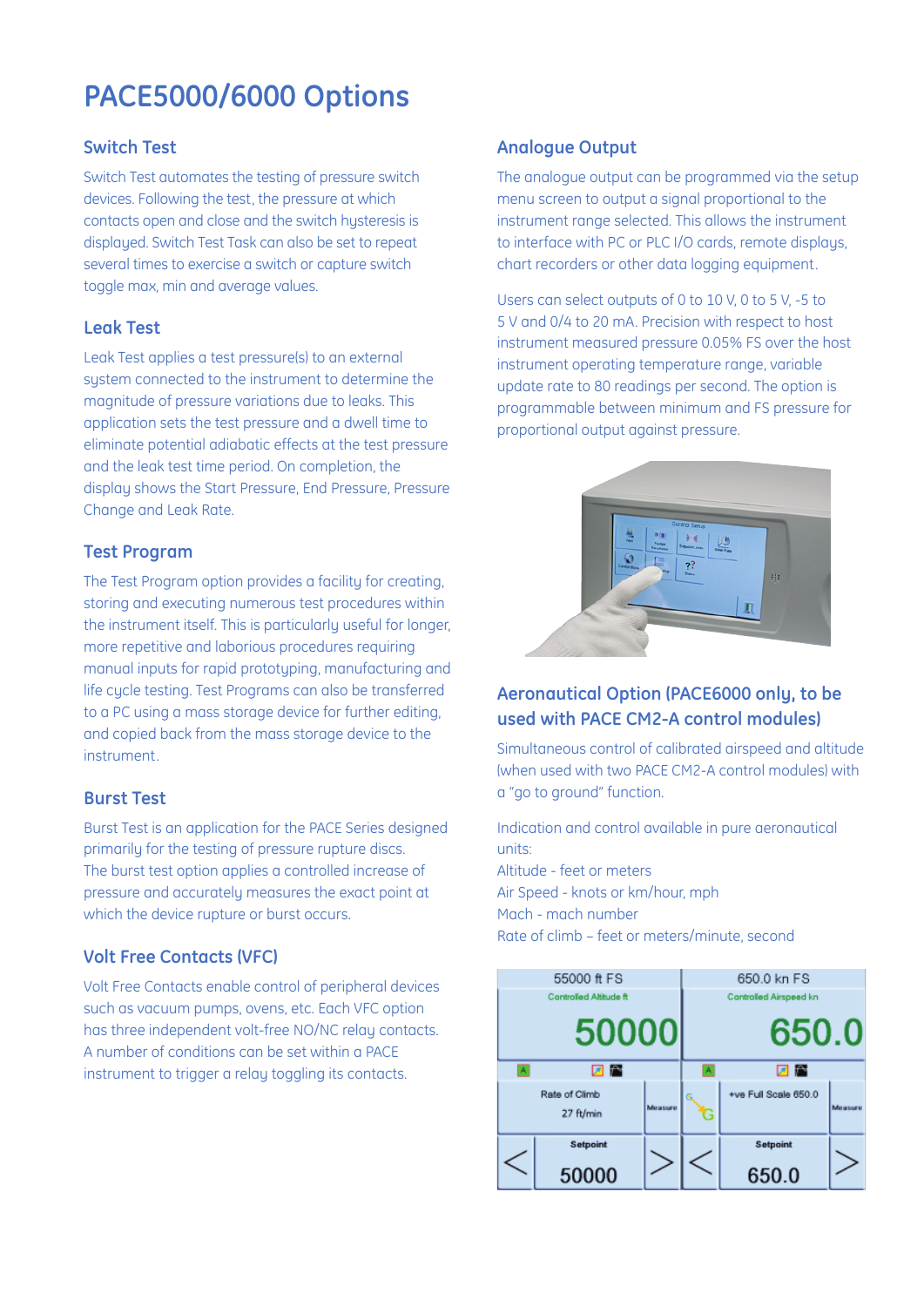# **Specifications**

| <b>Pressure Measurement</b>                                        |                                                                                                                                                                                                                                                                                                                                                                                                                                                                                                                                                                                     |
|--------------------------------------------------------------------|-------------------------------------------------------------------------------------------------------------------------------------------------------------------------------------------------------------------------------------------------------------------------------------------------------------------------------------------------------------------------------------------------------------------------------------------------------------------------------------------------------------------------------------------------------------------------------------|
|                                                                    | CM0/CM1/CM2 Pressure Ranges: 25, 70, 200, 350 and 700 mbar gauge, 1, 2, 3.5, 7, 10, 20, 35, 70, 100, 135, 172, 210 bar gauge                                                                                                                                                                                                                                                                                                                                                                                                                                                        |
|                                                                    | 0.35, 1, 3, 5, 10, 15, 30, 50, 100, 150, 300, 500, 1000, 1500, 2000, 2500, 3000 psi gauge                                                                                                                                                                                                                                                                                                                                                                                                                                                                                           |
|                                                                    | 2.5, 7, 20, 35, 70, 100, 200, 350, 700 kPa gauge, 1, 2, 3.5, 7, 10, 13.5, 17.2, 21 MPa gauge                                                                                                                                                                                                                                                                                                                                                                                                                                                                                        |
|                                                                    | All gauge versions available with negative calibration as standard. For absolute pressure ranges<br>select any range of 1 bar and above and add barometric option                                                                                                                                                                                                                                                                                                                                                                                                                   |
| <b>CM3 Pressure Ranges:</b>                                        | 2, 3.5 bar absolute; 30, 50 psi absolute; 200, 350 kPa absolute<br>(other ranges available, please consult factory)                                                                                                                                                                                                                                                                                                                                                                                                                                                                 |
| Over Range Indication:                                             | 10% above mbar/bar full scale pressure range                                                                                                                                                                                                                                                                                                                                                                                                                                                                                                                                        |
| Pressure Media:                                                    | Dry, oil free, non-corrosive gas maintained at a value of 10% above the maximum required outlet<br>pressure, Dry air or Nitrogen recommended.                                                                                                                                                                                                                                                                                                                                                                                                                                       |
| <b>Display</b>                                                     |                                                                                                                                                                                                                                                                                                                                                                                                                                                                                                                                                                                     |
| <b>PACE5000</b>                                                    | 4.3" TFT colour VGA resolution wide format display with integral touchscreen                                                                                                                                                                                                                                                                                                                                                                                                                                                                                                        |
| <b>PACE6000</b>                                                    | 7" TFT colour VGA resolution wide format display with integral touchscreen                                                                                                                                                                                                                                                                                                                                                                                                                                                                                                          |
| Comms Update Rate                                                  | 8 times per second                                                                                                                                                                                                                                                                                                                                                                                                                                                                                                                                                                  |
| Display Update Rate<br>Readout                                     | 2 times per second<br>±9999999                                                                                                                                                                                                                                                                                                                                                                                                                                                                                                                                                      |
| <b>Pressure Units</b>                                              | mbar, bar, Pa(N/m <sup>2</sup> ), hPa, kPa, MPa, mmHg @ 0°C, cmHg @ 0°C, mHg @ 0°C, inHg @ 0°C,<br>mmH <sub>2</sub> O @ 4°C, cmH <sub>2</sub> O @ 4°C, mH <sub>2</sub> O @ 4°C, mmH <sub>2</sub> O @ 20°C, cmH <sub>2</sub> O @20 °C, mH <sub>2</sub> O @ 20 °C, kg/m <sup>2</sup> ,<br>kg/cm <sup>2</sup> , torr, atm, psi, lb/ft <sup>2</sup> , inH <sub>2</sub> O @ 4°C, inH <sub>2</sub> O @ 20°C, inH <sub>2</sub> O @ 60°F, ftH <sub>2</sub> O @ 4°C, ftH <sub>2</sub> O @ 20°C,<br>ftH <sub>2</sub> O @ 60°F, User Defined 1, User Defined 2, User Defined 3, User Defined 4 |
| Performance                                                        |                                                                                                                                                                                                                                                                                                                                                                                                                                                                                                                                                                                     |
| <b>PACE CMO Standard Precision</b>                                 | 0.02% Rdg + 0.02% FS (25 mbar: 0.20% rdg + 0.20% FS, 70 mbar: 0.10% rdg + 0.10% FS, 200 mbar:<br>0.04% rdg + 0.04% FS) includes linearity, hysteresis, repeatability and temperature effects over<br>calibrated temperature range, for gauge pressures and assumes steady state temperature and<br>regular zeroing.                                                                                                                                                                                                                                                                 |
| PACE CM0 Controller Stability                                      | 0.005% FS                                                                                                                                                                                                                                                                                                                                                                                                                                                                                                                                                                           |
| PACE CM1 High Precision                                            | 0.01% Rdg + 0.01% FS (25 mbar: 0.10% rdg + 0.10% FS, 70 mbar: 0.05% rdg + 0.05% FS,<br>200 mbar: 0.02% rdg + 0.02% FS) includes linearity, hysteresis, repeatability and temperature<br>effects over calibrated temperature range, for gauge pressures and assumes steady state                                                                                                                                                                                                                                                                                                     |
|                                                                    | temperature and regular zeroing.                                                                                                                                                                                                                                                                                                                                                                                                                                                                                                                                                    |
| PACE CM1 Controller Stability<br><b>PACE CM2 Premium Precision</b> | 0.003% FS (25mbar range = 0.005% FS)<br>0.005% Rdg + 0.005% FS (25 mbar: 0.05% rdg + 0.05% FS, 70 mbar: 0.025% rdg + 0.025% FS,<br>200 mbar: 0.01% rdg + 0.01% FS) includes linearity, hysteresis, repeatability and temperature<br>effects over calibrated temperature range, for gauge pressures and assumes steady state                                                                                                                                                                                                                                                         |
| PACE CM2 - Controller Stability                                    | temperature and regular zeroing.<br>$0.001\%$ FS (25mbar = 0.004% FS. 70 mbar = 0.003% FS)                                                                                                                                                                                                                                                                                                                                                                                                                                                                                          |
| PACE CM2-A Aeronautical                                            | Altitude range: -3000 to +55,000 ft                                                                                                                                                                                                                                                                                                                                                                                                                                                                                                                                                 |
|                                                                    | Altitude precision: @ Sea level $\pm 2$ ft, @ 8500 ft $\pm 3$ ft, @ 35,000 ft $\pm 9$ ft<br>Altitude RVSM accuracy: @ Sea level ±5 ft, @ 29,000 ft ±25 ft, @ 41,000 ft ±46 ft, @ 35,000 ft ±33 ft                                                                                                                                                                                                                                                                                                                                                                                   |
|                                                                    | Airspeed range: to 650 knots<br>Airspeed precision: @ 50 knots ±1.00 kts, @ 250 knots ±0.21 kts, @500 knots ±0.11 kts                                                                                                                                                                                                                                                                                                                                                                                                                                                               |
|                                                                    | Pressure Range -1 to +1bar g, pressure precision 0.005% Rdg + 0.005% FS includes linearity,<br>hysteresis, repeatability and temperature effects for gauge pressures and assumes steady state<br>temperature and regular zeroing.                                                                                                                                                                                                                                                                                                                                                   |
|                                                                    | 1300 mbar reference precision 0.005% FS, Includes non-linearity, hysteresis, repeatability and<br>temperature effects over calibrated temperature range.                                                                                                                                                                                                                                                                                                                                                                                                                            |
| PACE CM3 Reference Precision                                       | 0.001% FS, includes non-linearity, hysteresis, repeatabilty and temperature effects over calibrated<br>temperature range.                                                                                                                                                                                                                                                                                                                                                                                                                                                           |
| PACE CM3 Controller Stability                                      | 0.001% of absolute range FS                                                                                                                                                                                                                                                                                                                                                                                                                                                                                                                                                         |
| PACE CM3 Accuracy                                                  | Absolute ranges 2, 3.5 bar accuracy (2 Sigma) over calibrated temperature range =<br>0.0016%Rdg + 0.0033% FS. Includes measurement precision, measurement long term stability per<br>annum and calibration equipment expanded uncertainty $\leq$ (0.0032% Rdg + 0.7 Pa).                                                                                                                                                                                                                                                                                                            |
| <b>PACE CM Measurement Long</b><br><b>Term Stability</b>           | CM0, CM1 and CM2 Ranges: 2 bar g to 210 bar g (30 psi g to 3000 psi g) 0.01% of reading per<br>annum, 1 bar g 0.02% of reading per annum and 25 mbar g to 700 mbar g 0.03% of reading per<br>annum, assumes regular Zeroing.                                                                                                                                                                                                                                                                                                                                                        |
|                                                                    | CM3 Ranges: 0.0025% FS per annum absolute ranges.                                                                                                                                                                                                                                                                                                                                                                                                                                                                                                                                   |
|                                                                    | CMO-B, CM1-B, CM2-B, CM3-B and CM2-A: Barometric reference sensor 0.05 mbar a or<br>0.00072515 psi a per annum.                                                                                                                                                                                                                                                                                                                                                                                                                                                                     |
|                                                                    | CM3-B Pseudo Gauge Ranges: Absolute sensor plus barometric sensor.                                                                                                                                                                                                                                                                                                                                                                                                                                                                                                                  |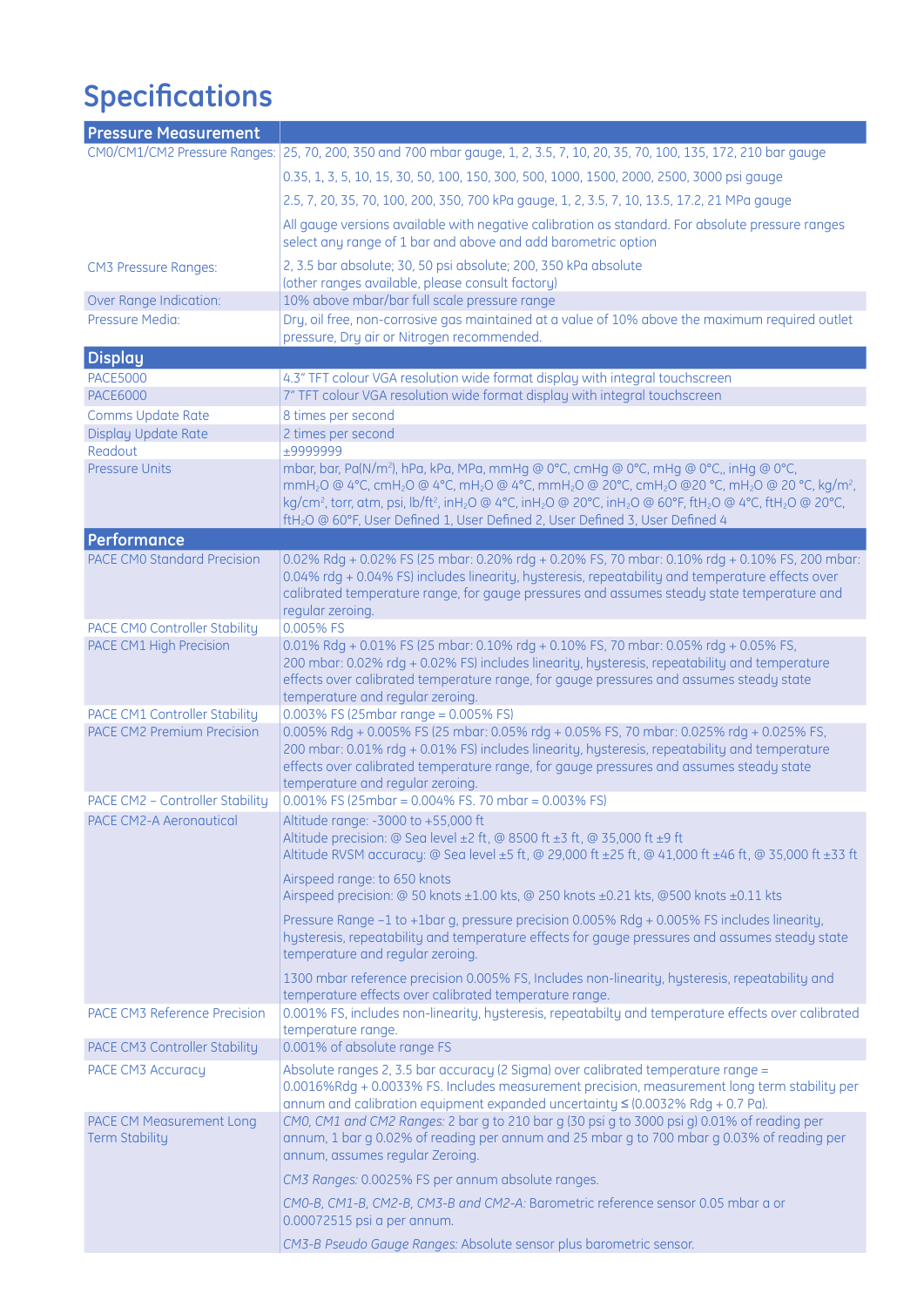| Performance (cont.)                                            |                                                                                                                                                                                                                                              |
|----------------------------------------------------------------|----------------------------------------------------------------------------------------------------------------------------------------------------------------------------------------------------------------------------------------------|
| <b>Negative Gauge Precision</b>                                | Maximum error at any given pressure value is equal to maximum error at the equivalent positive<br>pressure value (CM0, CM1 and CM2).                                                                                                         |
| <b>Pseudo Range Precision</b>                                  | Pseudo Absolute: gauge mode precision + barometric reference precision<br>Pseudo Gauge: absolute precision + barometric precision                                                                                                            |
| PACE CMO-B Precision-<br><b>Barometric Reference</b>           | Precision for the optional barometric reference 0.10 mbar or 0.001450 psi. Includes non-linearity,<br>hysteresis, repeatability and temperature effects over calibrated temperature range.                                                   |
| PACE CM1-B Precision-<br><b>Barometric Reference</b>           | Precision for the optional barometric reference 0.05 mbar or 0.000725 psi. Includes non-linearity,<br>hysteresis, repeatability and temperature effects over calibrated temperature range.                                                   |
| PACE CM2-B Precision-<br><b>Barometric Reference</b>           | Precision for the optional barometric reference 0.025 mbar or 0.0003625 psi. Includes non-linearity,<br>hysteresis, repeatability and temperature effects over calibrated temperature range.                                                 |
| <b>PACE CM3-B Precision-</b><br><b>Barometric Reference</b>    | Precision for the optional barometric reference 0.020 mbar or 0.0002901 psi. Includes non-<br>linearity, hysteresis, repeatability and temperature effects over calibrated temperature range.                                                |
| PACE CM3-B Accuracy-<br><b>Barometric Reference</b>            | Barometer accuracy (2 Sigma) = 0.1 mbar over the calibrated temperature range. Includes<br>measurement precision, measurement long term stability per annum and calibration equipment<br>expanded uncertainty $\leq$ (0.0032% Rdg + 0.7 Pa). |
| <b>Gas Consumption</b>                                         | All supply gas is delivered to the system. No gas is used in measure mode, or when the instrument<br>is turned off.                                                                                                                          |
| <b>Electrical</b>                                              |                                                                                                                                                                                                                                              |
| Power Supply                                                   | 90 V AC to 130 V AC @ 47 to 63 Hz & 180 V AC to 260 V AC @ 47 to 63 Hz. Universal input via<br>IEC320 C14 Connector.                                                                                                                         |
| <b>VFC Contact rating</b>                                      | 30V d.c. 1 Amp resistive/200 mA inductive                                                                                                                                                                                                    |
| <b>Communications</b>                                          |                                                                                                                                                                                                                                              |
| Communication                                                  | RS232, USB and IEEE-488, SCPI, emulation (DPI520, DPI500, DPI510 & DPI515 depending on model)<br>Ethernet (VXI-II & Sockets using SCPI)                                                                                                      |
| Environmetal                                                   |                                                                                                                                                                                                                                              |
| Temperature                                                    | 10°C to 50°C (50°F to 122°F)<br>Operating<br>Calibrated<br>15°C to 45°C (59°F to 113°F)<br>-20°C to 70°C (-4°F to 158°F)<br>Storage                                                                                                          |
| Humidity<br>Sealing<br>Vibration<br><b>Shock</b><br>Conformity | 5% RH to 95% RH non-condensing<br>IP20 (EN60529), In door use only<br>Compliant with Def. Stan. 66-31 8.4 Cat 3 and MIL-T-28800E Cat 2<br>Mechanical shock conforms to EN61010<br>LVD EN61010, EMC EN61326, PED, ROHS & WEEE - CE marked     |
| Physical                                                       |                                                                                                                                                                                                                                              |
| <b>PACE Chassis - Weight</b>                                   | PACE5000 5 Kg or 11 lbs, PACE6000 6.7 Kg or 17.7 lbs                                                                                                                                                                                         |
| PACE CM - Weight                                               | 5 Kg or 11 lbs                                                                                                                                                                                                                               |
| <b>PACE CM - Pressure Connection</b>                           | G 1/8 Female (1/8 NPT Female by adaptor for North America)                                                                                                                                                                                   |
| PACE 5000 - Dimensions                                         | 440 mm X 88 mm (2U) X 320 mm (17.3" X 3.47" X 12.6")                                                                                                                                                                                         |
| PACE 6000 - Dimensions                                         | 440 mm X 132 mm (3U) X 320 mm (17.3" X 5.2" X 12.6")                                                                                                                                                                                         |

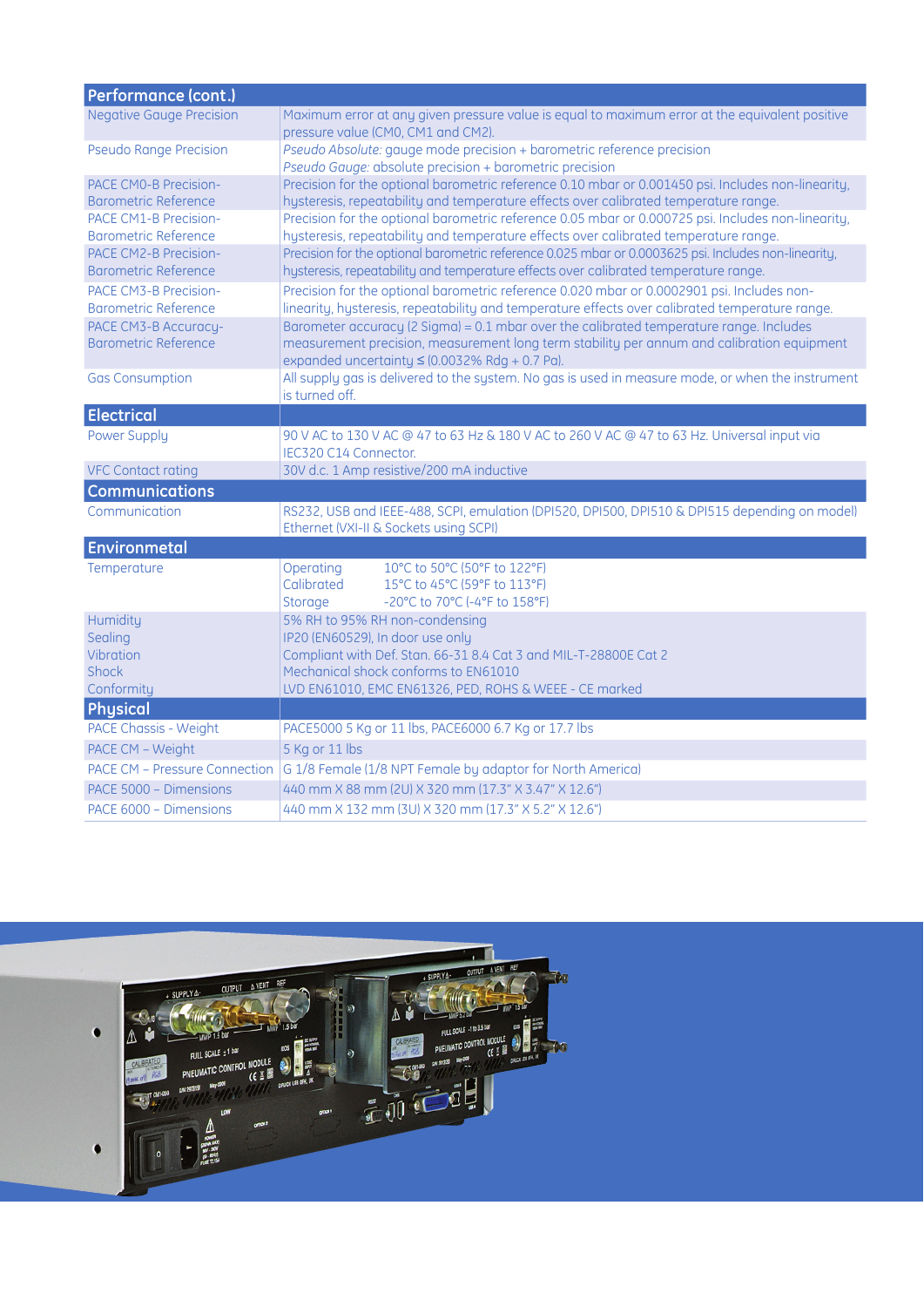# **Ordering Information**

### **Please state the following (where applicable)**

### **1. PACE Chassis**

PACE5000 Single Channel Chassis - I5000 Chassis PACE6000 Dual Channel Chassis - I6000 Chassis

### **2. PACE Chassis - Options**

The range of optional features includes:

- Switch Test Automatic & accurate calibration of pressure switches
- Leak Test Automatically measures leak rates in the desired units/minute or units/second
- Test Program Write & save numerous test programs
- Burst Test For testing the pressure rupture point
- Analogue Output for integration into older ATE applications
- Volt Free Contacts For automatically triggering ancillaru devices
- Aeronautical (PACE6000 only) Allows for the test and calibration of aeronautical instruments

### **3. PACE Chassis - Mains Lead**

Choose one from this list: MAINS LEAD IEC-UK PLUG MAINS LEAD IEC-JAPAN PLUG MAINS LEAD IEC-EU PLUG MAINS LEAD IEC-USA PLUG MAINS LEAD IEC-SOUTH AFRICA/INDIA PLUG MAINS LEAD IEC-CHINA PLUG MAINS LEAD IEC-Australia/New Zealand PLUG

### **Area of Use**

Please state area of use for instrument set up: Europe North America Japan Asia Rest of World

### **4. PACE Control Module - Precision**

PACE CM0 = Standard  $PACE CM1 = High$ PACE CM2 = Premium PACE CM3 = Reference

### **5. PACE Control Module - Pressure Range**

| bar             | psi                  | Pa          |  |
|-----------------|----------------------|-------------|--|
|                 | <b>CM0, CM1, CM2</b> |             |  |
| 25 mbar g       | 0.35 psi g           | $2.5$ kPa g |  |
| 70 mbar g       | 1 psi g              | 7.0 kPa g   |  |
| 200 mbar g      | 3 psi g              | 20.0 kPa g  |  |
| 350 mbar g      | 5 psi g              | 35.0 kPa g  |  |
| 700 mbar g      | 10 psi g             | 70.0 kPa g  |  |
| 1 bar g         | 15 psi g             | 100.0 kPa g |  |
| 2 bar g         | 30 psi g             | 200.0 kPa g |  |
| 3.5 bar g       | 50 psi g             | 350.0 kPa g |  |
| 7 bar g         | 100 psi g            | 700.0 kPa g |  |
| 10 bar g        | 150 psi g            | $1.0$ MPa g |  |
| 20 bar g        | 300 psi g            | 2.0 MPa g   |  |
| 35 bar g        | 500 psi g            | 3.5 MPa g   |  |
| 70 bar g        | 1000 psi g           | 7.0 MPa g   |  |
| 100 bar g       | 1500 psi g           | 10.0 MPa g  |  |
| 135 bar g       | 2000 psi g           | 13.5 MPa g  |  |
| 172 bar g       | 2500 psi g           | 17.2 MPa g  |  |
| $210$ bar g     | 3000 psi g           | 21.0 MPa g  |  |
| CM <sub>3</sub> |                      |             |  |
| 2 bar a         | 30 psi a             | 200.0 kPa a |  |
| $3.5$ bar a     | 50 psi a             | 350.0 kPa a |  |

### **6. PACE Control Module - Barometric Option**

Provides absolute pressure option in addition to gauge pressure. In absolute mode adds barometric pressure to gauge pressure range. Pressure control in absolute range is not available for any CM0-B/CM1-B/CM2-B with a gauge range of 700 mbar (10 psi, 70 kPa) or below.

- PACE CM0-B = Standard
- $\bullet$  PACE CM1-B = High
- PACE CM2-B = Premium

Provides gauge pressure option in addition to absolute pressure. In gauge mode, subtracts barametric pressure from absolute pressure range. Not available for pressure ranges less than 2 bar (30 psi, 200 kPa) absolute.

• PACE CM3-B = Reference

### **7. PACE Control Module – PACE6000 Aeronautical Option**

PACE CM2-A = -3000 to + 55,000 ft (Altitude) PACE CM2-A = to 650 knots (Airspeed with true mach)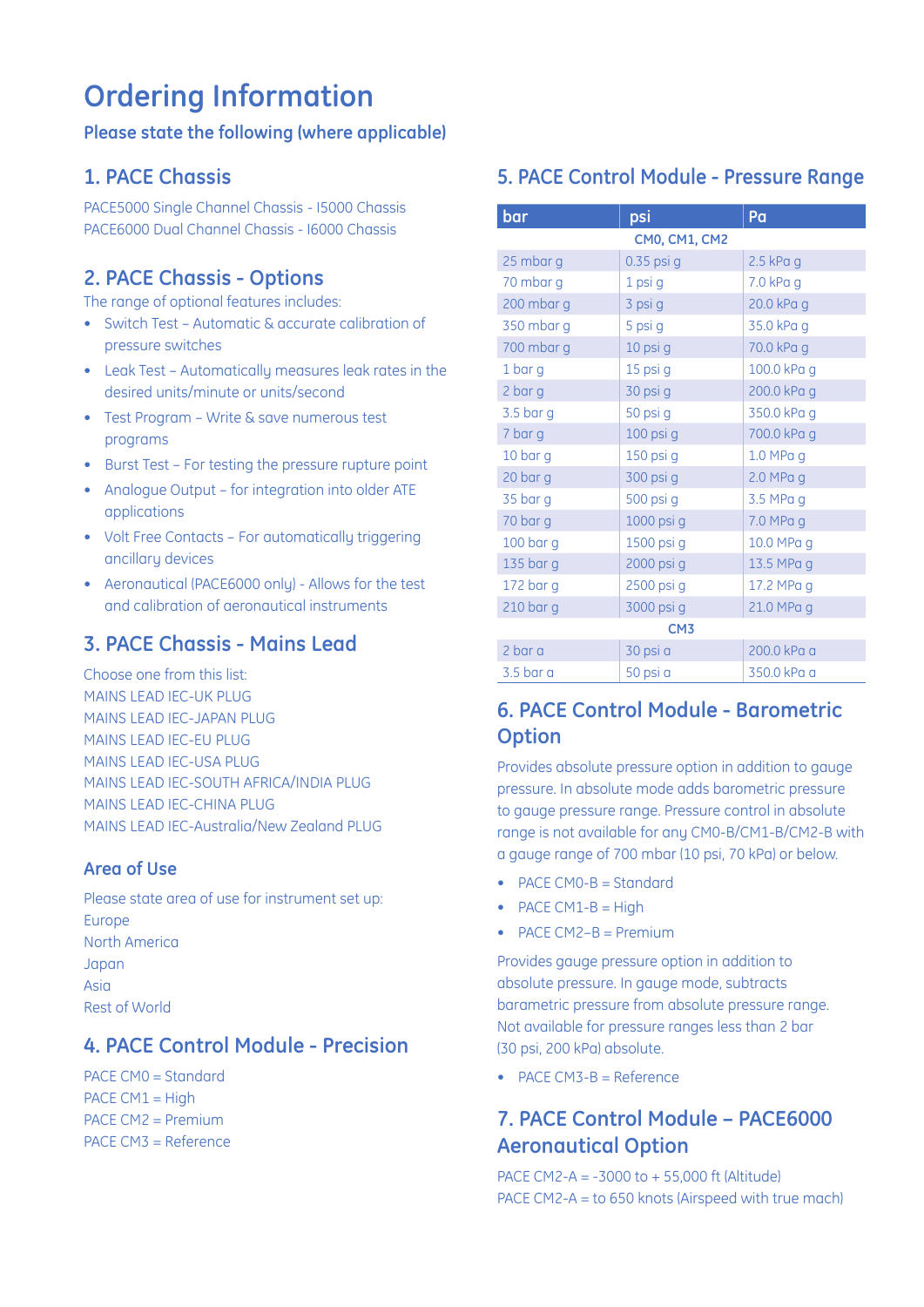### **8. Physical Accessories**

| <b>Part Number</b>    | <b>Description</b>                                                                                                                                                               |
|-----------------------|----------------------------------------------------------------------------------------------------------------------------------------------------------------------------------|
| $IO-ADAPT-G1/4$       | Adaptor G1/8 Male to G 1/4 Female                                                                                                                                                |
| IO-ADAPT-1/8NPT       | Adaptor G1/8 Male to 1/8 NPT Female                                                                                                                                              |
| IO-ADAPT-1/4NPT       | Adaptor G1/8 Male to 1/4 NPT Female                                                                                                                                              |
| IO-ADAPT-7/16UNF      | Adaptor G1/8 Male to 7/16 - 20 UNF Female                                                                                                                                        |
| IO-ADAPT-AN4          | Adaptor G 1/8 Male to AN4 37 Deg Male                                                                                                                                            |
| <b>IO-ADAPT-AN6</b>   | Adaptor G 1/8 Male to AN6 37 Deg Male                                                                                                                                            |
| <b>IO-ADAPT-BARB</b>  | Adaptor G 1/8 Male to 1/4 I.D. Pipe                                                                                                                                              |
| <b>IO-ADAPTOR-KIT</b> | Contains one of each of the above adaptors                                                                                                                                       |
| IO-DIFF-KIT-LP        | <b>Differential Connection Kit Low Pressure</b><br>Helps reduce the impact of thermal and/or pressure changes in ambient conditions occurring during the<br>measurement cycle    |
| IO-NEG-G-GEN-1        | <b>Negative Gauge Pressure Generator</b><br>Used to generate small -ve gauge pressure (Venturi effect) to enable control at zero gauge without the need<br>for a vacuum pump.    |
| <b>IO-VAC-SYS</b>     | <b>Vacuum System Check Valve Kit</b><br>Allows exhaust pressure to bypass vacuum pump to atmosphere, which improves control performance from<br>any positive pressure downwards. |
| <b>IO-SNUBBER-1</b>   | <b>Snubber Reference Port</b><br>Provides a pneumatic time constant to the sensor -ve port, thus attenuating the effect of ambient draughts.                                     |
| <b>IO-DIFFUSER-1</b>  | <b>Diffuser Gas Exhaust</b><br>Screws into vent or -ve supply port to diffuse exhaust gas                                                                                        |
| <b>IO-RMK-P6000</b>   | <b>Rack Mount Kit PACE6000</b><br>19" Rack Mount Kit                                                                                                                             |
| <b>IO-RMK-P5000</b>   | <b>Rack Mount Kit PACE5000</b><br>19" Rack Mount Kit                                                                                                                             |
| <b>IO-FILTER-KIT</b>  | Filter kit control manifold<br>Contains 5 filters for control module pressure ports                                                                                              |
| $IO-IML-2$            | <b>MAINS LEAD-JAPAN PLUG</b>                                                                                                                                                     |
| $IO-IML-3$            | <b>MAINS LEAD-EU PLUG</b>                                                                                                                                                        |
| $IO-IML-4$            | <b>MAINS LEAD-USA PLUG</b>                                                                                                                                                       |
| $IO-IML-5$            | MAINS LEAD-SOUTH AFRICA/INDIA PLUG                                                                                                                                               |
| $IO-IML-6$            | <b>MAINS LEAD-CHINA PLUG</b>                                                                                                                                                     |
| $IO-IML-7$            | <b>MAINS LEAD-AUS/NZ PLUG</b>                                                                                                                                                    |